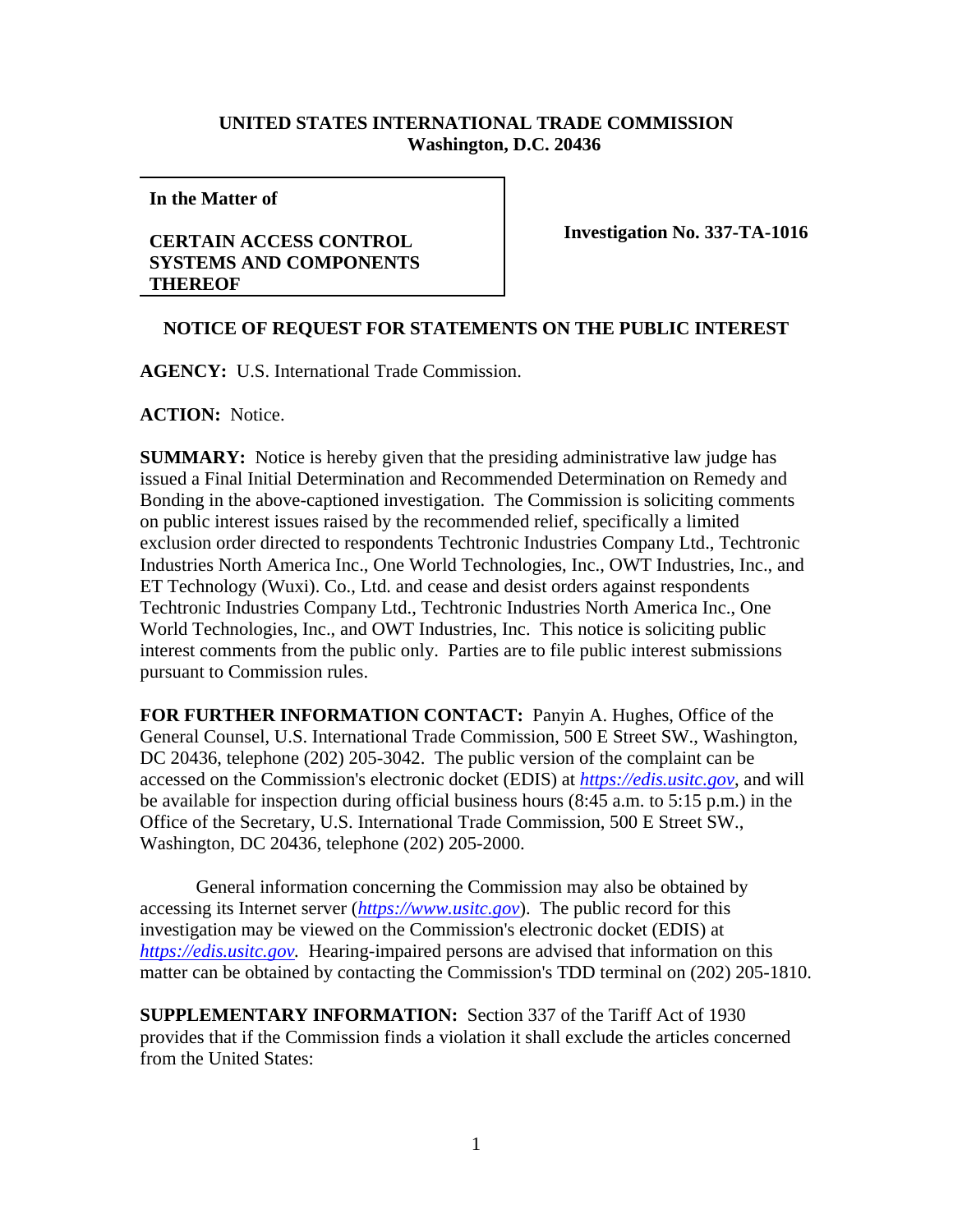unless, after considering the effect of such exclusion upon the public health and welfare, competitive conditions in the United States economy, the production of like or directly competitive articles in the United States, and United States consumers, it finds that such articles should not be excluded from entry.

19 U.S.C. 1337(d)(1). A similar provision applies to cease and desist orders. 19 U.S.C.  $1337(f)(1)$ .

The Commission is interested in further development of the record on the public interest in these investigations. Accordingly, parties are to file public interest submissions pursuant to pursuant to 19 CFR 210.50(a)(4). In addition, members of the public are hereby invited to file submissions of no more than five (5) pages, inclusive of attachments, concerning the public interest in light of the administrative law judge's Recommended Determination on Remedy and Bonding issued in this investigation on October 23, 2017. Comments should address whether issuance of a limited exclusion order and cease and desist orders in this investigation would affect the public health and welfare in the United States, competitive conditions in the United States economy, the production of like or directly competitive articles in the United States, or United States consumers.

In particular, the Commission is interested in comments that:

- (i) explain how the articles potentially subject to the recommended orders are used in the United States;
- (ii) identify any public health, safety, or welfare concerns in the United States relating to the recommended orders;
- (iii) identify like or directly competitive articles that complainant, its licensees, or third parties make in the United States which could replace the subject articles if they were to be excluded;
- (iv) indicate whether complainant, complainant's licensees, and/or third party suppliers have the capacity to replace the volume of articles potentially subject to the recommended exclusion order and/or a cease and desist order within a commercially reasonable time; and
- (v) explain how the limited exclusion order and cease and desist orders would impact consumers in the United States.

Written submissions from the public must be filed no later than by close of business on November 29, 2017.